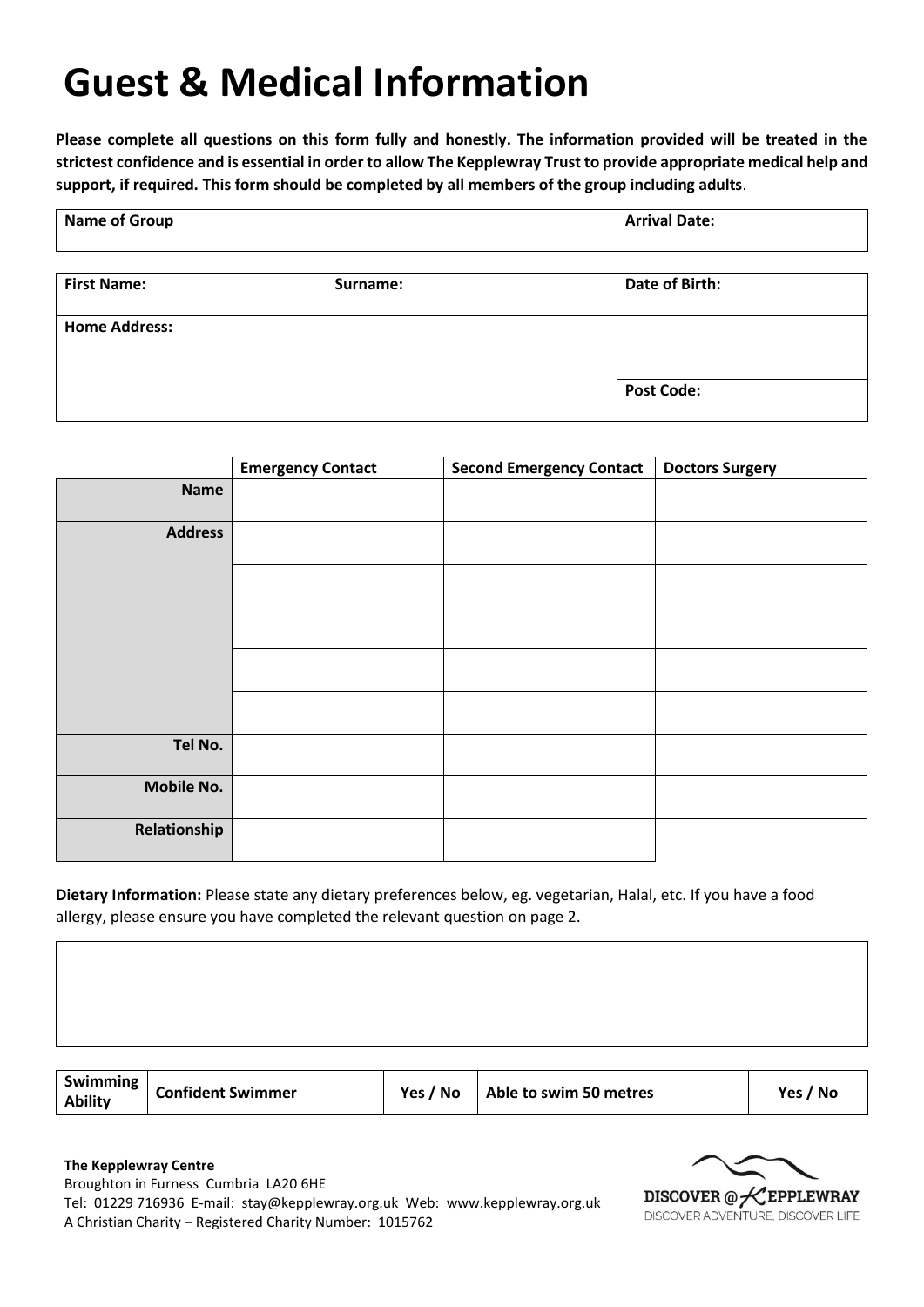### **Have you ever had?**

|                |                                                                                                                                                                            | Yes/No | Details: Please use a continuation sheet if required. |
|----------------|----------------------------------------------------------------------------------------------------------------------------------------------------------------------------|--------|-------------------------------------------------------|
| $\mathbf{1}$   | Heart trouble, angina, raised blood pressure?                                                                                                                              | Y/N    |                                                       |
| $\overline{2}$ | Asthma, bronchitis, tuberculosis or other lung<br>conditions?                                                                                                              | Y/N    |                                                       |
| 3              | Diabetes?                                                                                                                                                                  | Y/N    |                                                       |
| 4              | Epilepsy?                                                                                                                                                                  | Y/N    |                                                       |
| 5              | Allergy to foods (e.g., nuts, dairy produce etc.)?                                                                                                                         | Y/N    |                                                       |
| 6              | Other allergic reactions (e.g., bee stings,<br>detergent.)?                                                                                                                | Y/N    |                                                       |
| $\overline{7}$ | Nervous illness, depression or other psychiatric<br>condition?                                                                                                             | Y/N    |                                                       |
| 8              | History of broken bones, muscle tears or tendon/<br>ligament damage?                                                                                                       | Y/N    |                                                       |
| 9              | Severe hearing or visual impairments?                                                                                                                                      | Y/N    |                                                       |
| 10             | Fainting attacks, migraine or severe head injury?                                                                                                                          | Y/N    |                                                       |
| 11             | Are you suffering from, or are you a carrier of, any<br>infectious diseases, or have you travelled from an<br>area where you may have been exposed?                        | Y/N    |                                                       |
| 12             | Are you taking any medication? (If so, please state<br>the condition being treated, name the medication,<br>state the dosage details and ensure that you bring<br>enough.) | Y/N    |                                                       |
| 13             | Do you have, or suffer from, any other diagnosed<br>medical or physical condition or is there anything<br>else you wish us to know about?                                  | Y/N    |                                                       |

I DECLARE THAT ALL MEDICAL AND ENROLMENT INFORMATION ON THIS FORM IS TRUE AND THAT I HAVE NOT WITHHELD ANY RELEVANT INFORMATION AND I UNDERSTAND AND ACCEPT THE ABOVE SAFETY AND ACKNOWLEDGMENT OF RISK STATEMENT:

### **If participant is over 18, the participant must hand sign below:**

**Signature: Date:**

During your time at the Centre, The Kepplewray Trust may take photographs or video clips to be used in our marketing material, and on social media and websites.

Please tick this box if you consent to The Trust's use of images or footage of you.  $\square$ 

### **If participant is under 18, a parent/guardian must sign below and by signing you endorse the following statement:**

"I consent to the above named person participating in the course and consent to them taking part in all activities. In the event of an emergency and The Kepplewray Trust being unable to contact me, I give permission for any medical treatment deemed necessary, to maintain their well-being."

| Signature:                   | Date:                |  |
|------------------------------|----------------------|--|
| <b>Print Name:</b>           | <b>Relationship:</b> |  |
|                              |                      |  |
| <b>FOR OFFICE USED ONLY:</b> |                      |  |
| Received (Initial)           | Date:                |  |